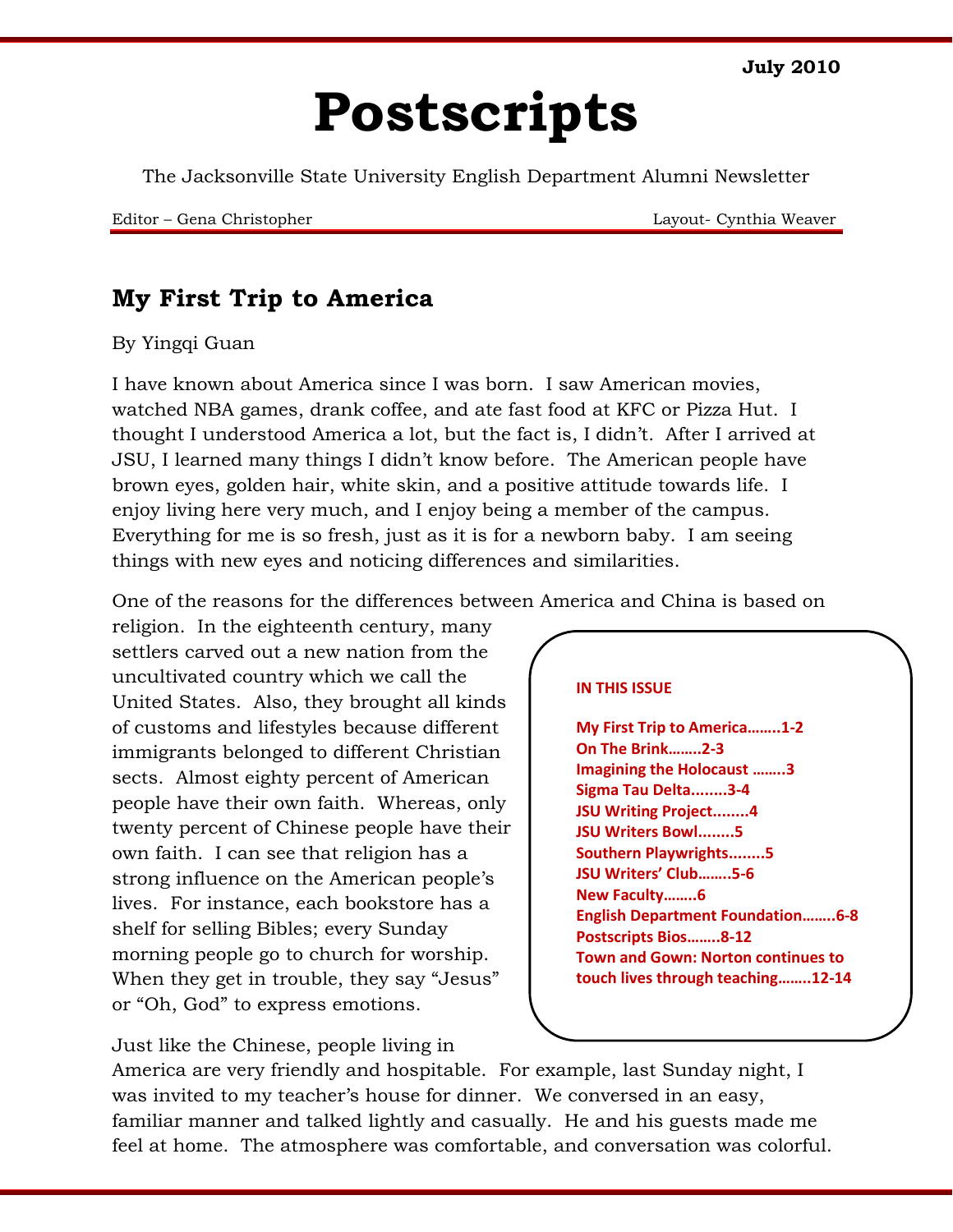I loved the food at the party, especially the potato salad. I ate chocolate cake at the party and at the cafeteria, and I have to say that it was really delicious but too sweet for me. Wherever I am eating, generally, the desserts are sweeter here than they are in China. Maybe I need a little time to get used to cold and sweet food and drinks here. American people love iced coke, chocolates, all kinds of desserts, and ice-cream. These delicious items seem to be as necessary to Americans as water is to fish.

As for campus life, most of the processes are familiar for me because students do the same things in China as they do at JSU. Chinese college students work hard on compulsory courses, prepare for final exams, worry about passing them, and choose other courses that are more interesting. During vacations, we find some part-time jobs to keep busy and to know society better. Students at JSU also take part in extracurricular activities, such as study groups, music groups, social work, and jobs. As a new student at JSU, I went to a pottery workshop and made a funny musical instrument last Saturday with the English Language Institute staff and students. According to the schedule, we will go to the Birmingham Museum this Friday, and later, I will teach a young American-Chinese girl how to speak and write Chinese. How cool.

Actually, there is a difference between my university and JSU. The buildings at JSU are not like those in China. Between buildings often lies grassy land or small woods. When I go walking, I can see many squirrels looking for food or happily playing with their tails. That is fantastic. The buildings in China are built in a tight or constricted manner with little or no grass between them.

In the future, maybe I will go back to China, but I will never forget all the time I spent in America and at JSU because the people here are giving me a totally different life experience.

[Yingqi Guan is a graduate of the Zhejiang University of Media and Commerce in Hanzhou, China. She is beginning a Master's Degree in English at JSU this fall. These are her impressions of her first month in America.]

\_\_\_\_\_\_\_\_\_\_\_\_\_\_\_\_\_\_\_\_\_\_\_\_\_\_\_\_\_\_\_\_\_\_\_\_\_\_\_\_\_\_\_\_\_\_\_\_\_\_\_\_\_\_\_\_\_\_\_\_\_\_\_\_\_\_\_\_\_\_\_\_\_\_\_\_\_\_

# **On The Brink**

On the Brink, JSU's conference on emerging Southern writers, faced a genuine obstacle this year: a giant snowstorm. So, when the conference was held on February 13, 2010, there were four authors instead of eight. Ted Dunagan (*A Yellow Watermelon*), Amanda C. Gable (*The Confederate General Rides North*), Thomas Lakeman (*Broken Wing*), and Neil White (*In the Sanctuary of Outcasts*) got to campus despite the snow. Dr. Don Noble of APT's *Bookmark*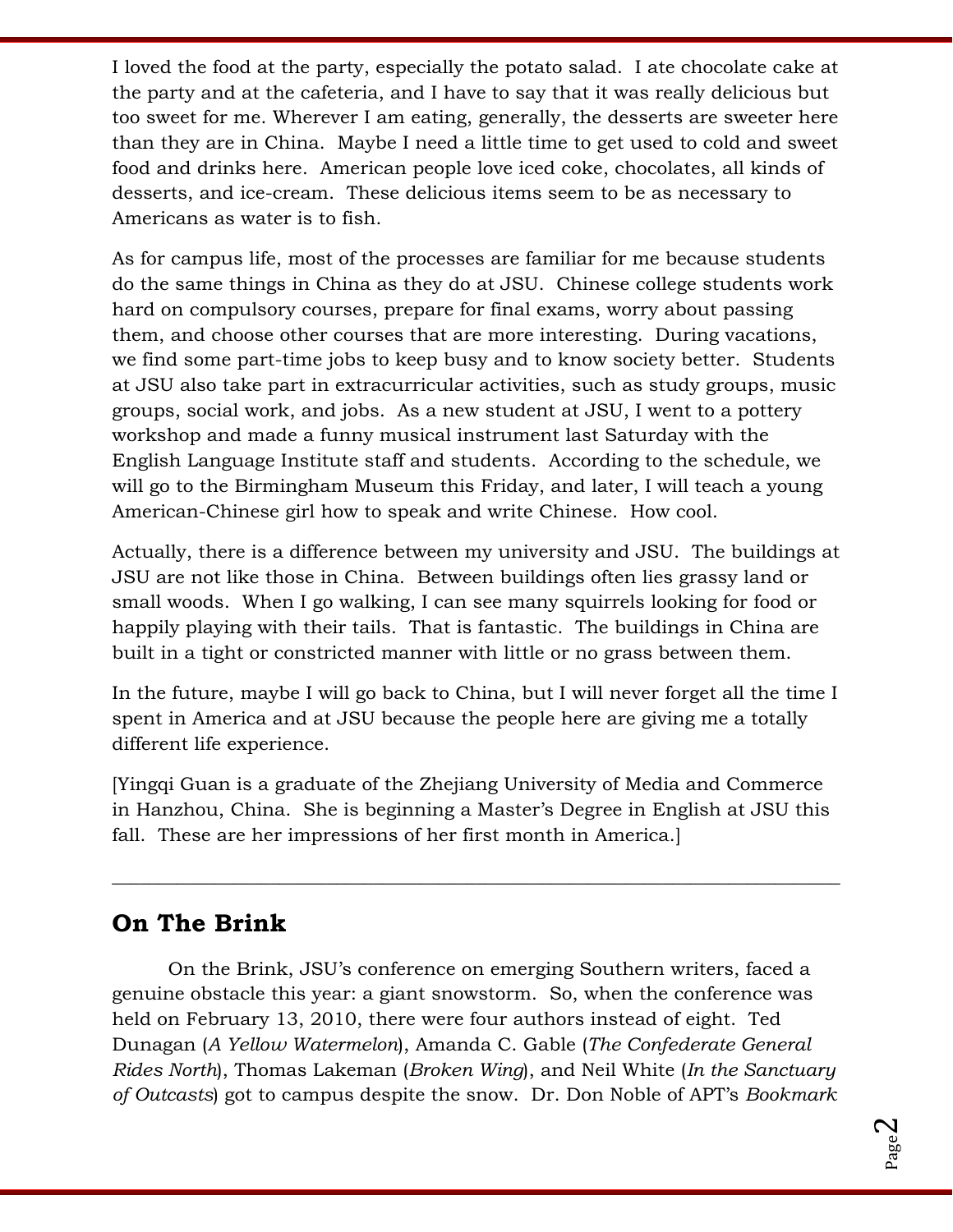presented the authors who weren't able to attend: Melissa Delbridge (*Family Bible*), Emyl Jenkins (*The Big Steal*), Joanna Catherine Scott (*Child of the South*), and Susan Rebecca White (*Bound South*).

Over 50 of the conference registrants were able to attend the event this year at the Stone Center theatre, despite the weather. Included were two author readings, a book signing, and lunch. All judged the conference its usual success. One registrant noted: "Oh, we just drove around the barriers in our way," much to the delight and dismay of the On the Brink committee: Christy Burns (English), Linda Cain (Library), Gena Christopher (English), Margaret Copeland (English), Kenneith Calvert (Community Representative and retired School of Education), Steven Whitton (English).

Plans are underway for the 2011 On the Brink conference to be held on February 19, 2011, in the Leone Cole Auditorium at JSU. For more information about the conference, please contact Dr. Steven Whitton (256-782 5414; [swhitton@jsu.edu\)](mailto:swhitton@jsu.edu) or Ms. Gena Christopher (256-782-5856; [genac@jsu.edu\)](mailto:genac@jsu.edu).

### **Imagining the Holocaust**

Imagining the Holocaust is a writing competition for Middle School and Senior-High School Students.

\_\_\_\_\_\_\_\_\_\_\_\_\_\_\_\_\_\_\_\_\_\_\_\_\_\_\_\_\_\_\_\_\_\_\_\_\_\_\_\_\_\_\_\_\_\_\_\_\_\_\_\_\_\_\_\_\_\_\_\_\_\_\_\_\_\_\_\_\_\_\_\_\_\_\_\_\_\_\_\_

"Why teach Holocaust history?" is a question that many have struggled to answer. "Imagining the Holocaust" is one way to teach Holocaust history and its importance to our daily lives.

To this end, interested English faculty at JSU developed the idea of "Imagining the Holocaust," a writing contest designed to teach Holocaust history and its continuing influence in today's world to middle school and high school students in Alabama. The competition is open to many kinds of writing, from essays to more creative approaches in poetry and fiction. Entries are due each spring, and prizes, including U. S. Savings Bonds valued at \$100, \$75, and \$50 for the top three winners in each category, are awarded. This year, Margaret Copeland oversaw the middle-school entries and Susan Ashley, the high school entries. Steven Whitton was project coordinator.

#### **Another Successful Year for Sigma Tau Delta**

This year, Sigma Tau Delta has been busy with several activities. The group had its annual Scary Story read-around in October and its induction ceremony for new members in November. The group also sponsored two Get-

 $\_$  , and the set of the set of the set of the set of the set of the set of the set of the set of the set of the set of the set of the set of the set of the set of the set of the set of the set of the set of the set of th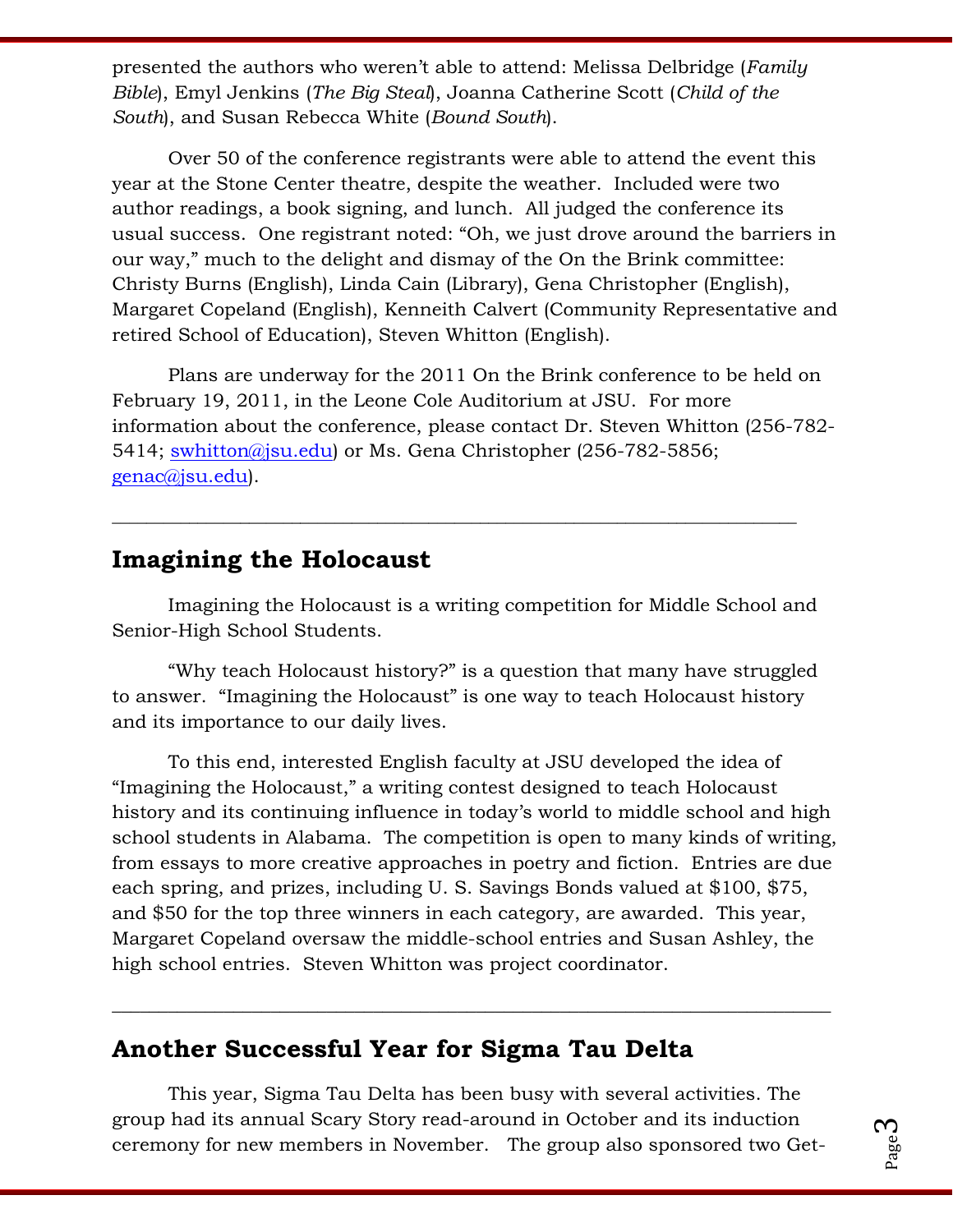Acquainted-with-Sigma-Tau-Delta sessions in Stone Center to recruit new members. In February, the group hosted its annual Worst Love Poem contest. Members of Sigma Tau Delta viewed the Zeffrelli version of *Romeo and Juliet* as one of the year's programs. The group sponsored a "Nuttiest Professor on Campus" contest to raise money for Dolly Parton's Imagination Library, a book project for children from birth to five years old, spearheaded by United Way of East Central Alabama. The group presented a check for \$75 to United Way of East Central Alabama.

 $\_$  , and the set of the set of the set of the set of the set of the set of the set of the set of the set of the set of the set of the set of the set of the set of the set of the set of the set of the set of the set of th

### **Jacksonville State University Writing Project**

The Jacksonville State University Writing Project site had another successful year, beginning with the summer institute in June 2009, at which 13 teacher fellows read, wrote, presented, and learned together as much as they could about being successful teachers of writing. The participants for the institute were as follows: Susan Ashley, Gena Christopher, David Myer, and Joy Maloney, all of Jacksonville State University; Ann Blackwood, White Plains Middle School; Deborah Fancher, Oxford Elementary School; Vanessa Bonner, Childersburg High School; Julie Higdon, Douglas Middle School; Jesse Kennedy, Munford Middle School; Sharon Meeks, Jacksonville State University graduate student; Julie Samples, Alexandria Elementary School; Theresa Thomas, Munford High School; and Allyson Tyler, John Jones Elementary School.

In addition to the summer institute, the site held a number of other events, beginning with the Writing in the Twenty-First Century Conference in July, cosponsored with the JSU Regional In-Service Center, at McClellan. More than fifty area teachers attended the event, keynoted by Michael W. Smith, author of *Reading Don't Fix No Chevys*, with concurrent sessions provided by JSU Writing Project fellows. Another successful event was the second annual Technology Conference, sponsored by the site in October. In March, we held our first annual Administrators Luncheon, which was attended by 20 area administrators. The luncheon was a great tool for recruitment for the summer institute. It was coordinated by Gena Christopher and Rodney Bailey.

The past year has been busy for our site in other ways. It hosted the annual Advisory Board meeting; 20 of our board members attended the event. The *JSU Writing Project Newsletter* was published in the spring. The ninth annual Language Arts Olympiad was held in April. Our writing group, Scribblers, continues to meet monthly, and a number of the group's members have had works published this past year. Two of our teacher leaders, Gloria Horton and Rodney Bailey, participated in a Web Presence Retreat in Denver in May. Two others, Lisa Light and Enithie Hunter, spent two weeks in July at the Holocaust Seminar for Educators in New York City.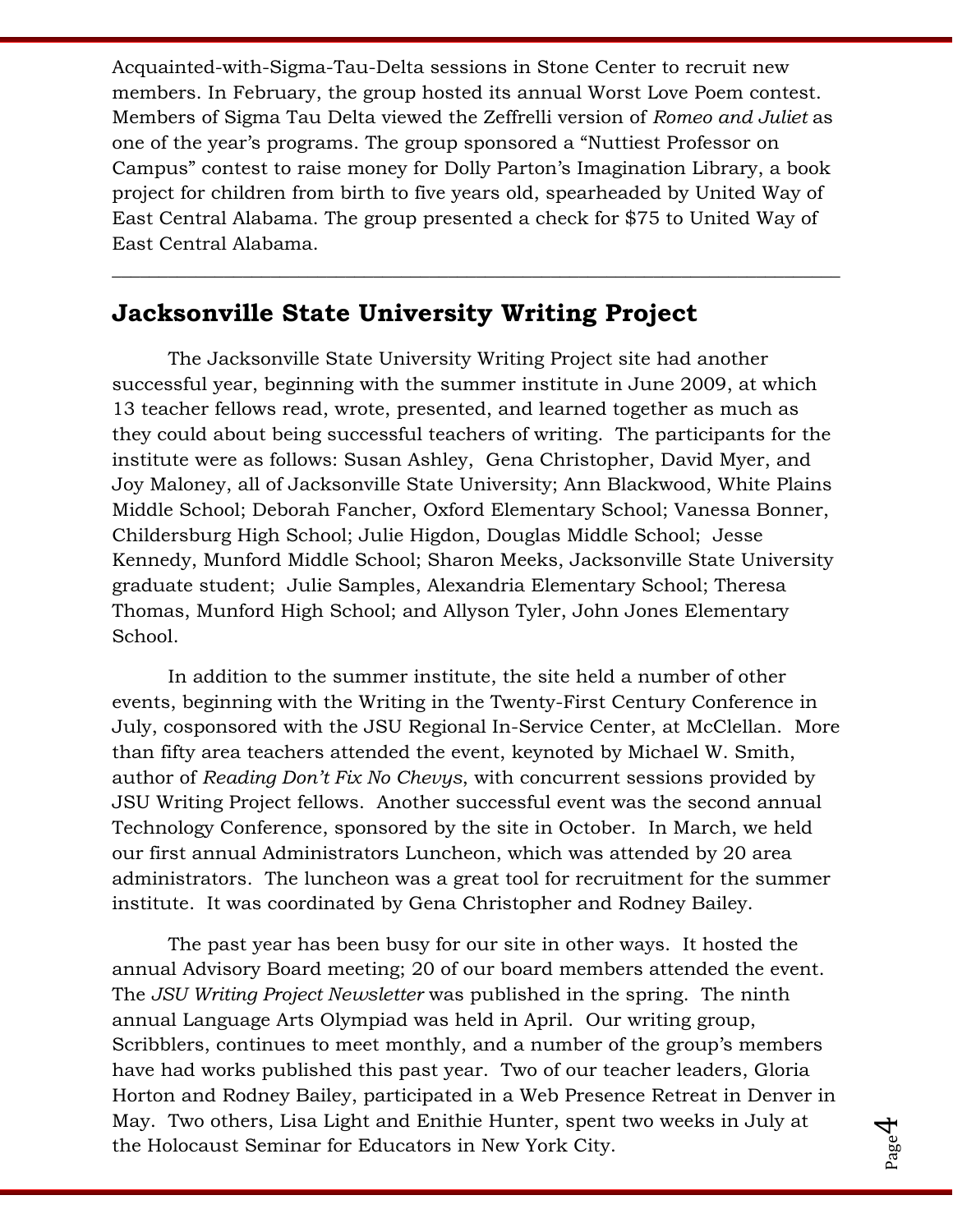### **JSU Writers Bowl**

On October 28, 2009, the English Department sponsored the Fourteenth Annual JSU Writers Bowl. Fifty-five teams from high schools throughout northern Alabama traveled to the JSU campus to compete. The team competitions required students to write a series of text messages in response to their new substitute teacher: their choice of the Frankenstein monster, Count Dracula, the Wolfman, the Invisible Man, Dr. Jekyll and Mr. Hyde, the Creature from the Black Lagoon, the Mummy, or the Phantom of the Opera. The teams were also required to write an Italian sonnet on the subject of their school's Homecoming. For the individual essay competition, students were asked to discuss either the impact of the recent recession on the lives of their peers or the negative and/or positive effects of social networking via the Internet. JSU's Steven Whitton was the chair of the Writers Bowl Committee, assisted by Gena Christopher and Randy Davis. Submissions were judged by the following JSU faculty: Susan Ashley, Don Bennett, Christy Burns, Margaret Copeland, Jennifer Foster, Larry Gray, Gloria Horton, Bill Hug, Raina Kostova, Susan Sellers, and Julia Wooster.

\_\_\_\_\_\_\_\_\_\_\_\_\_\_\_\_\_\_\_\_\_\_\_\_\_\_\_\_\_\_\_\_\_\_\_\_\_\_\_\_\_\_\_\_\_\_\_\_\_\_\_\_\_\_\_\_\_\_\_\_\_\_\_\_\_\_\_\_\_\_\_\_\_\_\_\_\_\_

## **Southern Playwrights Competition**

The winner of the 2009-2010 Southern Playwrights Competition is *Southbridge* by Reginald Edmund. It will be performed as part of the JSU Drama Department's 2010-2011 season. We received 52 entries this year, and the committee is especially grateful to the dedicated group of readers who helped to choose the winner. For more information concerning the Southern

\_\_\_\_\_\_\_\_\_\_\_\_\_\_\_\_\_\_\_\_\_\_\_\_\_\_\_\_\_\_\_\_\_\_\_\_\_\_\_\_\_\_\_\_\_\_\_\_\_\_\_\_\_\_\_\_\_\_\_\_\_\_\_\_\_\_\_\_\_\_\_\_\_\_\_\_\_\_\_\_\_\_\_\_\_

Playwrights Competition, contact Joy Maloney (256-782-2835; [jmaloney@jsu.edu\)](mailto:jmaloney@jsu.edu).

## **Writers' Club Article**

The JSU Writers' Club had another successful year. The RUM Fiction Contest brought a number of new writers into the club, and the RUM Poetry Contest had a record number of entries. At the poetry awards, the club hosted a

\_\_\_\_\_\_\_\_\_\_\_\_\_\_\_\_\_\_\_\_\_\_\_\_\_\_\_\_\_\_\_\_\_\_\_\_\_\_\_\_\_\_\_\_\_\_\_\_\_\_\_\_\_\_\_\_\_\_\_\_\_\_\_\_\_\_\_\_\_\_\_\_\_\_\_\_\_\_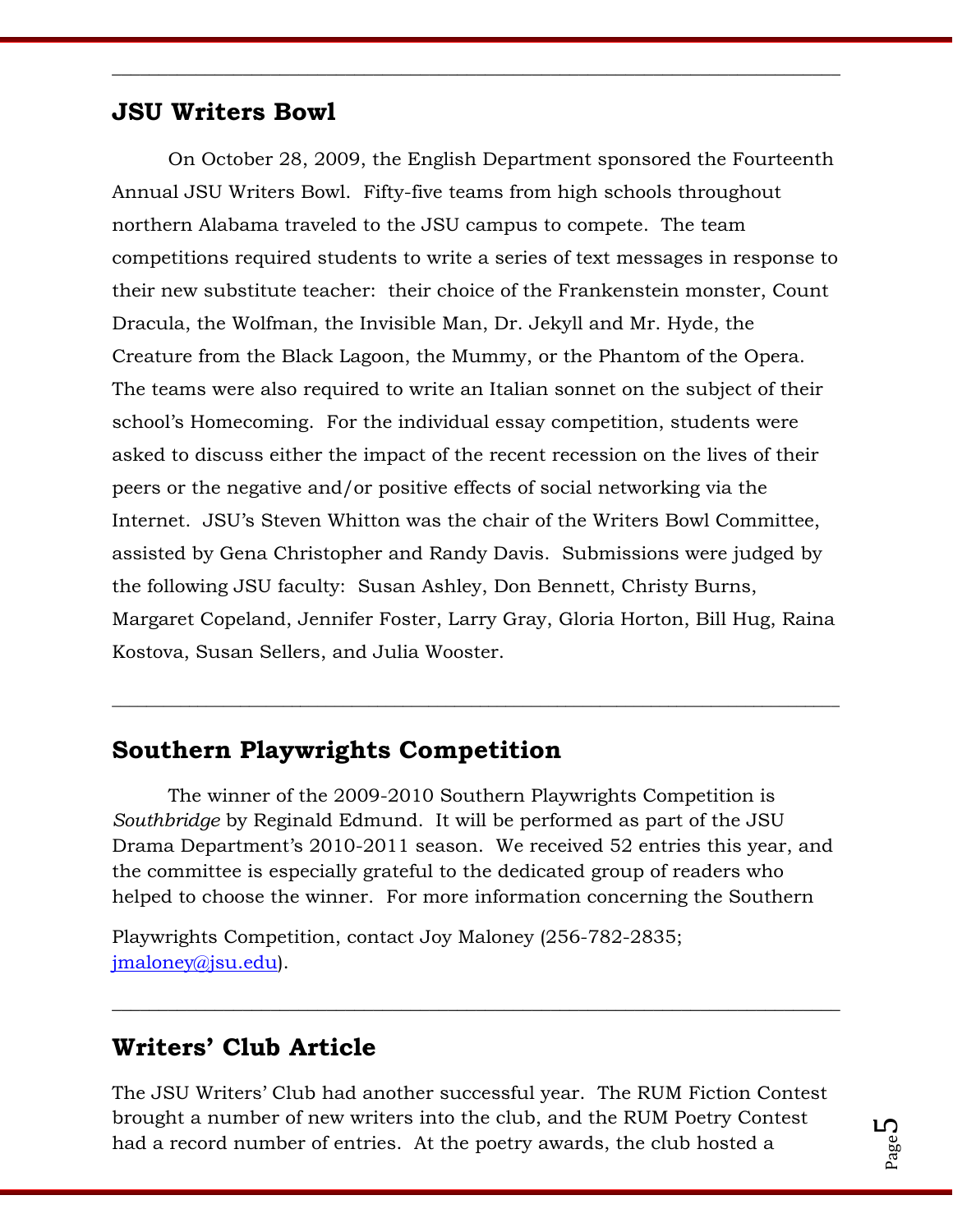reading of favorite poems by several members of the English faculty. Finally, this year's *Something Else* includes a broader and more diverse group of writers than the journal has previously represented. The club is looking forward to continuing to grow in the coming years.

**\_\_\_\_\_\_\_\_\_\_\_\_\_\_\_\_\_\_\_\_\_\_\_\_\_\_\_\_\_\_\_\_\_\_\_\_\_\_\_\_\_\_\_\_\_\_\_\_\_\_\_\_\_\_\_\_\_\_\_\_\_\_\_\_\_\_**

## **New Faculty**

We are welcoming two new Instructors to the English department this Fall. **Tanya Trammell Sasser** is a graduate of the University of Montevallo and Jacksonville State University. Her teaching experience includes being a teaching assistant at Trinity College in Dublin, Ireland; teaching 8th and 12th graders at Munford Middle School; and, serving as adjunct faculty at JSU. Ms. Sasser was named the William J. Calvert Award recipient in 2009 and presented her paper, "A Humdrum Life Indeed': Women's Work in the Poetry of John Clare," at the ACETA Conference in February 2009. She is a member of the Alabama Humanities Foundation and a volunteer for the Southern Voices Writers Conference, held annually in Hoover, Alabama. **April Dawn Walker** is also joining the English Department this Fall. She received her BA and MA from Jacksonville State University. After working in the homebuilding industry for some time, she came to JSU in 2008 as an adjunct. Ms. Walker volunteers with the Knox Concert Series and for the Intersession Program at the Donoho School in Anniston, Alabama. We are very pleased to welcome Ms. Sasser and Ms. Walker to our faculty.

## **English Department Foundation**

We appreciate the large number of alumni, friends, and department members who have generously donated to the English department over the last year. Your donations help support our many programs.

\_\_\_\_\_\_\_\_\_\_\_\_\_\_\_\_\_\_\_\_\_\_\_\_\_\_\_\_\_\_\_\_\_\_\_\_\_\_\_\_\_\_\_\_\_\_\_\_\_\_\_\_\_\_\_\_\_\_\_\_\_\_\_\_\_\_\_\_\_\_\_\_\_\_\_\_\_\_

| James Andruszewski       | Shirley Vasser Brown    |
|--------------------------|-------------------------|
| <b>Tracy Alane Bass</b>  | Michael Eugene Browning |
| Ginny and Tom Beal       | William Baxter Bryan    |
| John. H Bishop           | Jennifer Ann Bryant     |
| Nila Joan Blackwell      | Jill Masters Burt       |
| Dafford D. Brewster, Jr. | Willie Kate Charley     |
| Peggy McCullough Brown   | Gena Estes Christopher  |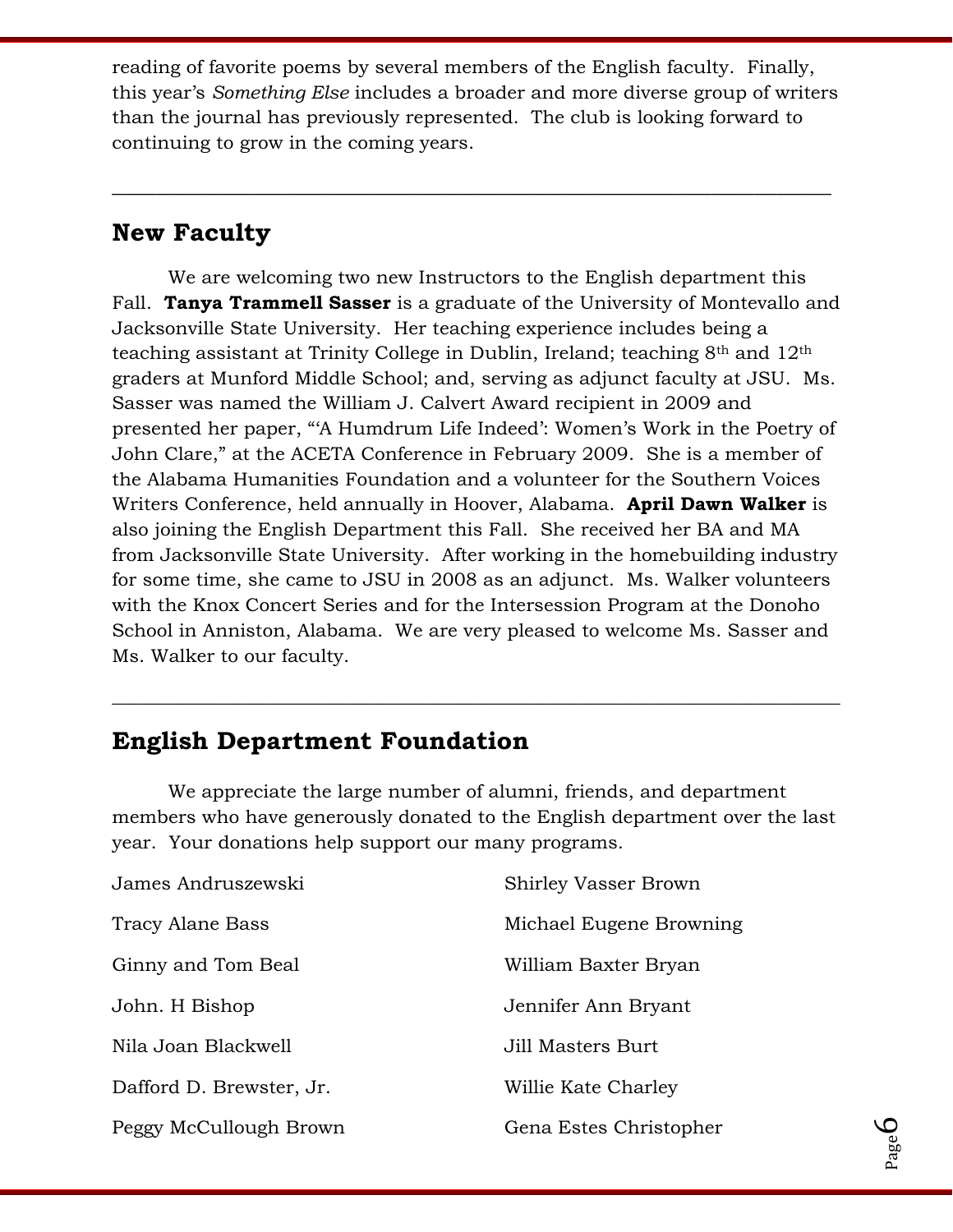Ardith Williams Coates Jennifer Breedwell Cofield Margaret Relfe Copeland Sharon Pharr Crew David and Lesa Cummings Linda H. Darden Paulette Phillips Davis Vivian L. Davis Angela Leigh Dickert Suzanne M. Donovan Estel Emerson Elkins, Jr. Juanita P. Elrod Nellie J. Estes Adrian C. Evans Robert P. Felgar Barbara Burtram Ferrigno Robert M. Field Aimee Bruce Garrett Joanne E. Gates Adrienne E. Gilbert Larry A. Gray Shaun Davidson Gray John M. Gruenewald Beth H. Hall Gregory M. Halligan Deborah Lynn Handy Ann Hardee John Franklin Hickman William Michael Hightower Randall Cory Hopkins Remona Sharp Hopper Gloria P. Horton Joann W. Hudgins Bonita M. Jones John Ed Jordan, III Dorothy Rains Kennedy Paricia Gibbins Koors Sherry P. Kughn Deborah Cole Landers-Scott Mary Eloise H. Leake Martina Isabele Lilliott Virginia Braden McRae Michael Boyd Marker Natalie Sloane Martin John Frederick Maurer Denise F. Maxwell Edna Bailey Mayne Frances McMinn McDonald Anna Keitt McIlwain Anne D. McKibbin Barbara Ann Melton Midwest Energy Efficiency Alliance Jeanette W. Mills Barbara Louise Moersch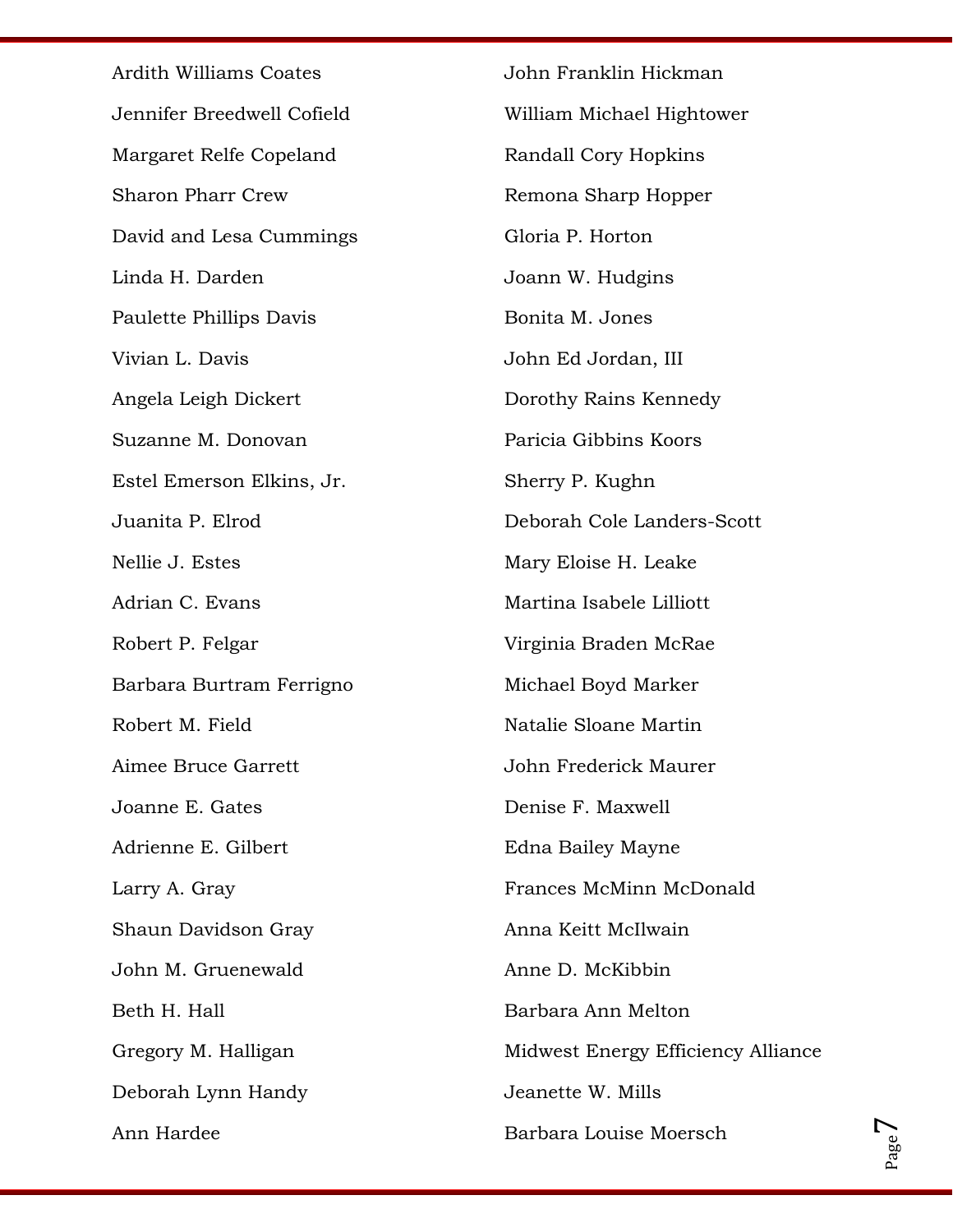| Shirley A. Mogil           | Atha Newton Smallwood  |
|----------------------------|------------------------|
| Linda Cheatwood Moody      | Mary Allen Smith       |
| Melissa Beason Morris      | Frances White Swope    |
| Michael Charles Orlofsky   | Patsy Mayfield Thweatt |
| Wendy Laminack Perry       | Cecelia Gunn Tinney    |
| Linda Gaulding Rainwater   | Norma Tomko Tow        |
| Dianne Giles Ray           | Christine Annette Tye  |
| Cathy Rentschler           | Betty R. Tyree         |
| Priscilla Gail Satterfield | Barbara D. Waltz       |
| Susan S. Sellers           | Elsie M. Wheeler       |
| Caren Lee Sewell           | Steven J. Whitton      |
| Ann Nabors Sexton          | Yolanda Cameron Woods  |
| Emi Takahashi Shoga        | Julia Clarke Wooster   |
|                            |                        |

Charlotte Mock Sieber

**Tax-deductible donations to the English Department Foundation may be made through the JSU Foundation by directing mail to the JSU Foundation, 700 Pelham Road North, Jacksonville, AL 36265. Please indicate that the donation is for the English Department Foundation and, in case of memorial gifts, also signify the name of the honoree.** 

**Donations can also be made online by clicking on "Make a Gift" on the JSU Homepage [\(www.jsu.edu\)](http://www.jsu.edu/). Thank you.**

\_\_\_\_\_\_\_\_\_\_\_\_\_\_\_\_\_\_\_\_\_\_\_\_\_\_\_\_\_\_\_\_\_\_\_\_\_\_\_\_\_\_\_\_\_\_\_\_\_\_\_\_\_\_\_\_\_\_\_\_\_\_\_\_\_\_\_\_\_\_\_\_\_\_\_\_\_\_

## **Postscripts Bios**

**Susan Ashley** participated as a judge for several writing and speaking competitions including Southern Playwrights, Imagining the Holocaust, and the College of Arts and Sciences Student Symposium.

**Rodney Bailey** is the Technology Liaison for the JSU Writing Project. He also directs technology conferences for the writing project along with his teaching duties for the English Department.

**Don Bennett** has been an instructor in the JSU English department for eight years. Last year, he taught Freshman Composition 101 and 102, Oral Communication, American Literature, English Literature, Advanced Composition, and the Theory of Composition. He serves on the JSU National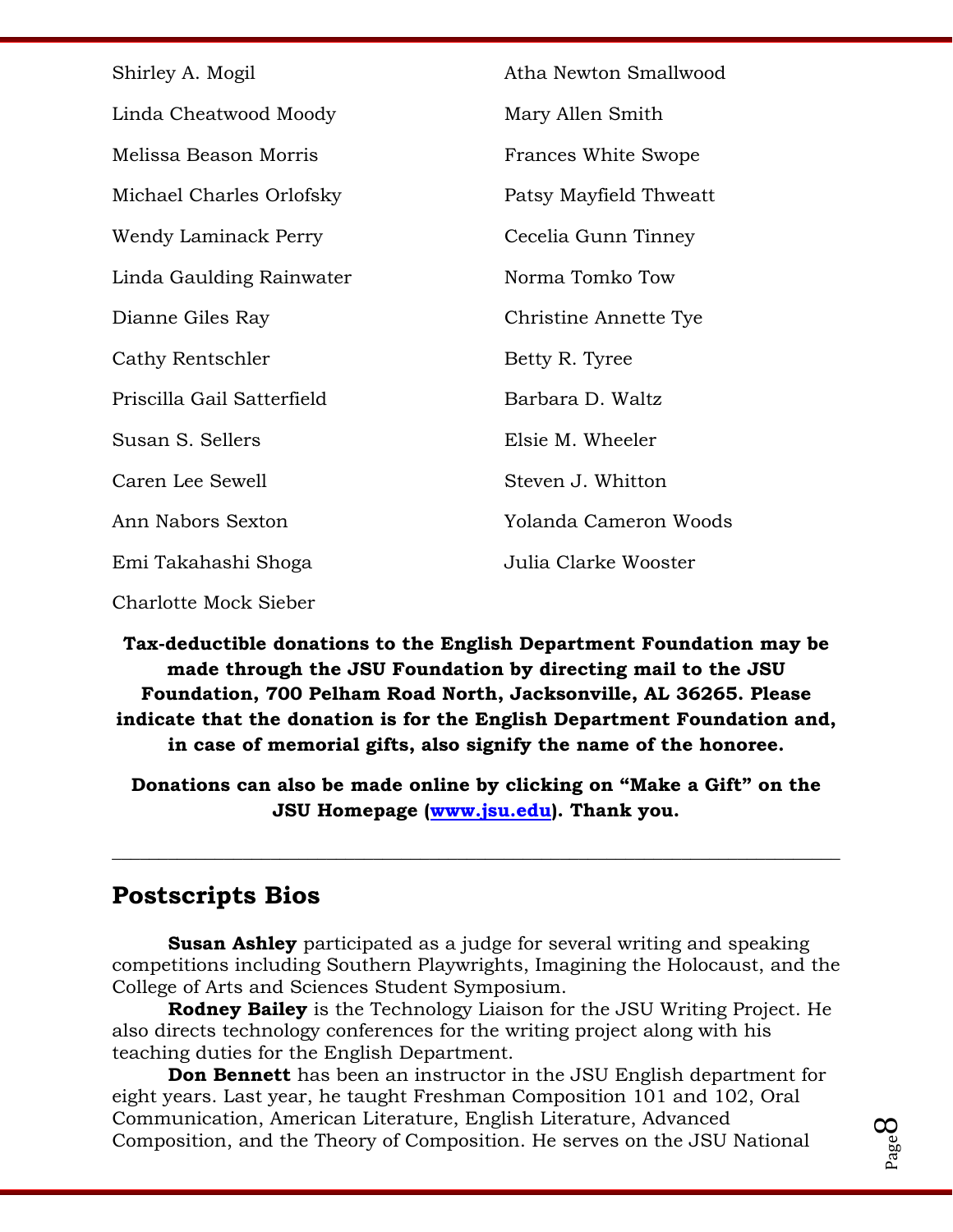Writing Project Advisory Board. Away from school, Don and his wife Amy (singer, vocal instructor, blogger and mom extraordinaire) both like to perform with the Theatre of Gadsden and are active members of their church. They have two children: Timothy, age ten, and Paul, who just turned four.

**Christy Burns** served on the On the Brink Committee for emerging Southern writers and as co-sponsor for Sigma Tau Delta. In addition, she read entries for the Southern Playwrights competition and for the JSU Writers Bowl.

**Gena Christopher** teaches technical writing, American Literature, and oral communication. She serves on the JSU Writers Bowl Committee, the College of Arts and Sciences Student Research Symposium Committee, the On the Brink Committee, and the Writing Project Advisory Board. This year, Christopher directed the newly-opened English Department Writing Clinic, and she traveled to Taizhou University in Linhai City, China, as a representative of the College of Arts and Sciences.

**Margaret R. Copeland** has served on the Assessment Subcommittee and the JSU Institutional Effectiveness Committee. She also served as Coordinator of the Middle School Division for the "Imagining the Holocaust" Writing Competition and on the planning committee for the On the Brink Conference.

**Randall Davis** served as discussion leader for the Eighteenth Annual Literature and Medicine Retreat sponsored by the Alabama College of Physicians. Works discussed included Salman Rushdie's *The Satanic Verses*, Herb Gardner's *A Thousand Clowns*, poetry by Thomas Hardy, and James Joyce's *Dubliners*.

**Carmine Di Biase** published an article titled "Borrowed Identities and the Writer's Exile: Joyce, Svevo and their Younger Brothers," in *Bele Antiche Stòrie*: *Writing, Borders, and the Instability of Identity Trieste, 1719-2007*, edited by Charles Klopp. He also gave a two-hour lecture, "Hamlet: A Renaissance Traveler and Discoverer," for New Horizons at UAB on January 8 and an abbreviated version of the same lecture for JSU's Academe on February 21. Dr. Di Biase's book, *Travel and Translation on the Early Modern Period*, was favorably reviewed in *Sixteenth Century Journal*, by Jane Beal. And, he served on the editorial board of *Aghios*, an annual dedicated to the works of Italo Svevo.

**Robert Felgar** received a faculty research award last May. He also submitted a 22-page article, "From 'Native Son' to 'Eight Men' and Beyond: Wright's Optics as Recursive Symbols in His Post-Exilic Fiction," for a collection of essays on Wright to be published by the University Press of Mississippi, and he taught an experimental course on film noir this spring.

**Jennifer Foster** worked as an advisor for the 2009 Orientation team and will do so again during the summer of 2010. Her course, The Bible as Literature, will become a part of the regular curriculum beginning in the Fall 2010 semester.

**Joanne Gates** was elected to a new term to serve as chair of the board of the Friends of Houston Cole Library. In November, the Friends hosted Robert Morgan (author of *Gap Creek* and, most recently, *Boone*). In January, local author Gene Howard spoke on his biography of former Alabama governor John Patterson. Joanne attended the Writing Project Advisory Board retreat and has edited fiction for the on-line repository of the works of Elizabeth Robins.

**Larry Gray** delivered papers at conferences held at the University of Notre Dame, at the British Film Institute in London, and at the University of York, UK, during the past year. His paper on Ayn Rand at BFI was one of the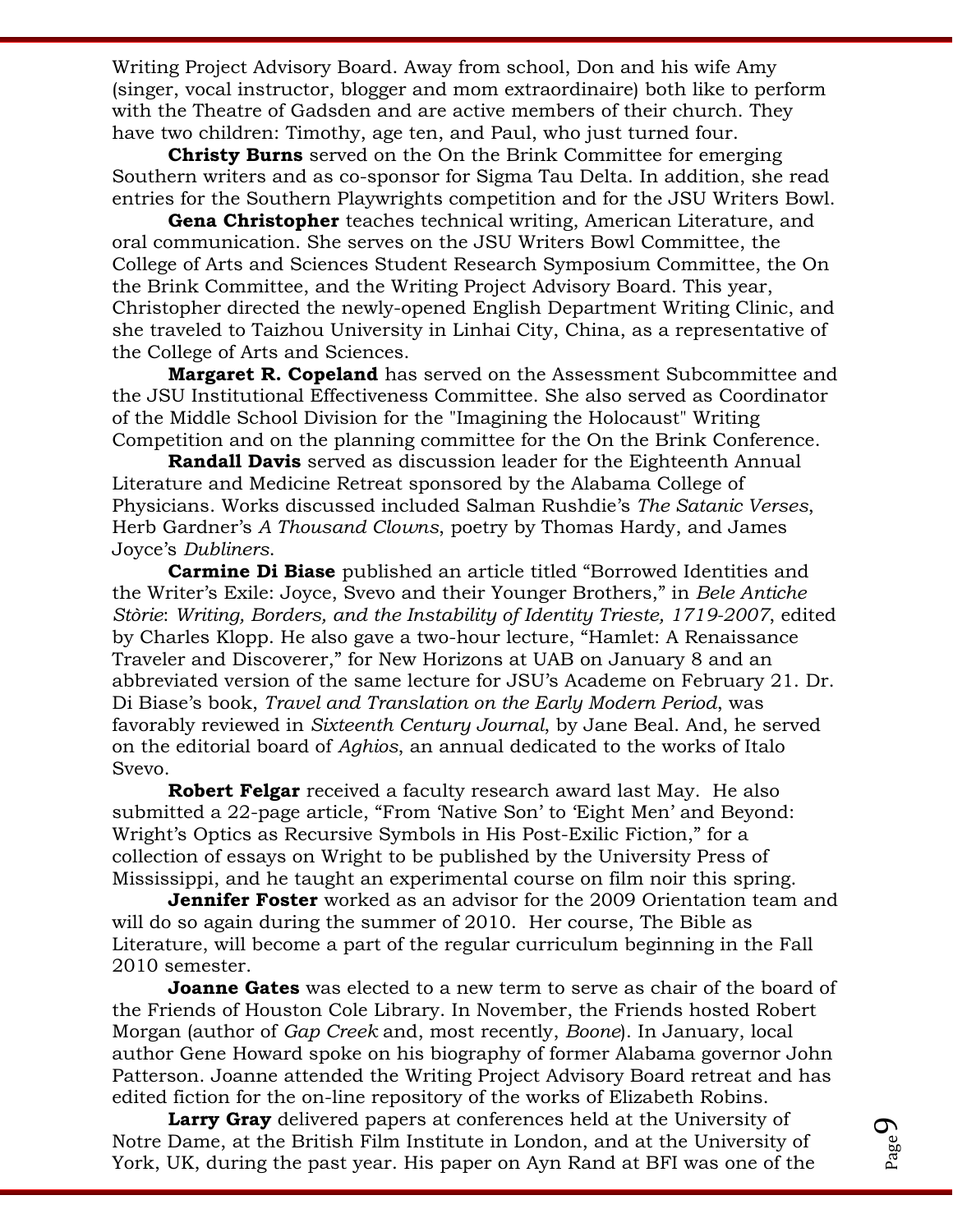few singled out for detailed review in *Adaption*, and Oxford University Press journal. Dr. Gray has been selected as one of twelve participants in a summer institute on the short story—led by Pulitzer Prize winner Louis Menand of Harvard University—to be held at the National Humanities Center and funded by a grant from the Andrew W. Mellon Foundation.

**Pitt Harding** published an essay on Milton and Philosophy in a booklength collection titled *Milton in Context* from Cambridge University Press. This spring he taught an online section of the Survey of English Literature II, and he continues to teach courses in Creative Writing (Poetry and Fiction).

**Gloria Horton** serves as the Liaison Officer to NCTE for the Association of College English Teachers of Alabama, representing that organization on the NCTE Board of Directors. She is the chair of the steering committee for Academe, Jacksonville State University's organization in support of faculty teaching, scholarship, and service. She served as Faculty Chair of the 2009 United Way Campaign and served on the United Way 2009 Campaign Cabinet. She served as ex-officio chair of the College of Arts and Sciences Faculty Council Merit Pay Committee, and she was the 2009 chair of the Jacksonville State University Research Committee. Additionally, Ms. Horton has served as editor of the *JSU Writing Project Newsletter*, editor of the *JSU Writing Project Anthology,* and editor of *The Academe Newsletter*. She serves as a reviewer for The New *McGraw-Hill Handbook* 2nd edition, as editor for the publications of the office of the Vice President for Institutional Advancement, and has written an article on the teaching of reading to be published by the National Writing Project's National Reading Initiative. She is a coordinator of the JSU Language Arts Olympiad. She is Director of the JSU Writing Project.

**Bill Hug** had an article accepted for publication in *Ethnic Studies Review*. The Title is "Jacob Riis and Double Consciousness: The Documentary/Ethnic ‗I' in *How the Other Half Lives*.

**Katie Johnson** continued teaching English Composition, Oral Communication, and American Literature. In addition, she assisted other faculty by reading for the Southern Playwrights' Competition and the Imagining the Holocaust writing competition. She also served as a judge for the College of Arts and Sciences Student Symposium.

**John Jones** published his book Blake on Language, Power, and Self-Annihilation, May 25, 2010, through Palgrave Macmillan. This book is available on Amazon.com.

**Raina Kostova** worked as an advisor for the summer orientation team. Along with her teaching duties, she presented papers and organized panels at conferences in Montreal, Canada; Atlanta, Georgia; New Orleans, Louisiana; and Saskatchewan, Canada. Her essay ―*The Intricate Evasions of As*: Supreme Fiction as an Escape from the Metaphysics of the Past" was accepted for publication in *The Wallace Stevens Journal*.

**Joy Maloney** served on the Writing Project Advisory Board and acted as judge for the Language Arts Olympiad, the Robert U. Moersch Short Fiction Competition, the Imagining the Holocaust Writing Competition, and the Robert U. Moersch Poetry Competition. She participated in the 2009 JSU National Writing Project Summer Institute and tutored in the English Department Writing Clinic during the Fall and Spring semesters.

**Mica Mecham** teaches Freshman Composition, Oral Communication, and American Literature courses. She has served as a judge for departmentsponsored writing competitions and is the Scholarship Advisor for Zeta Tau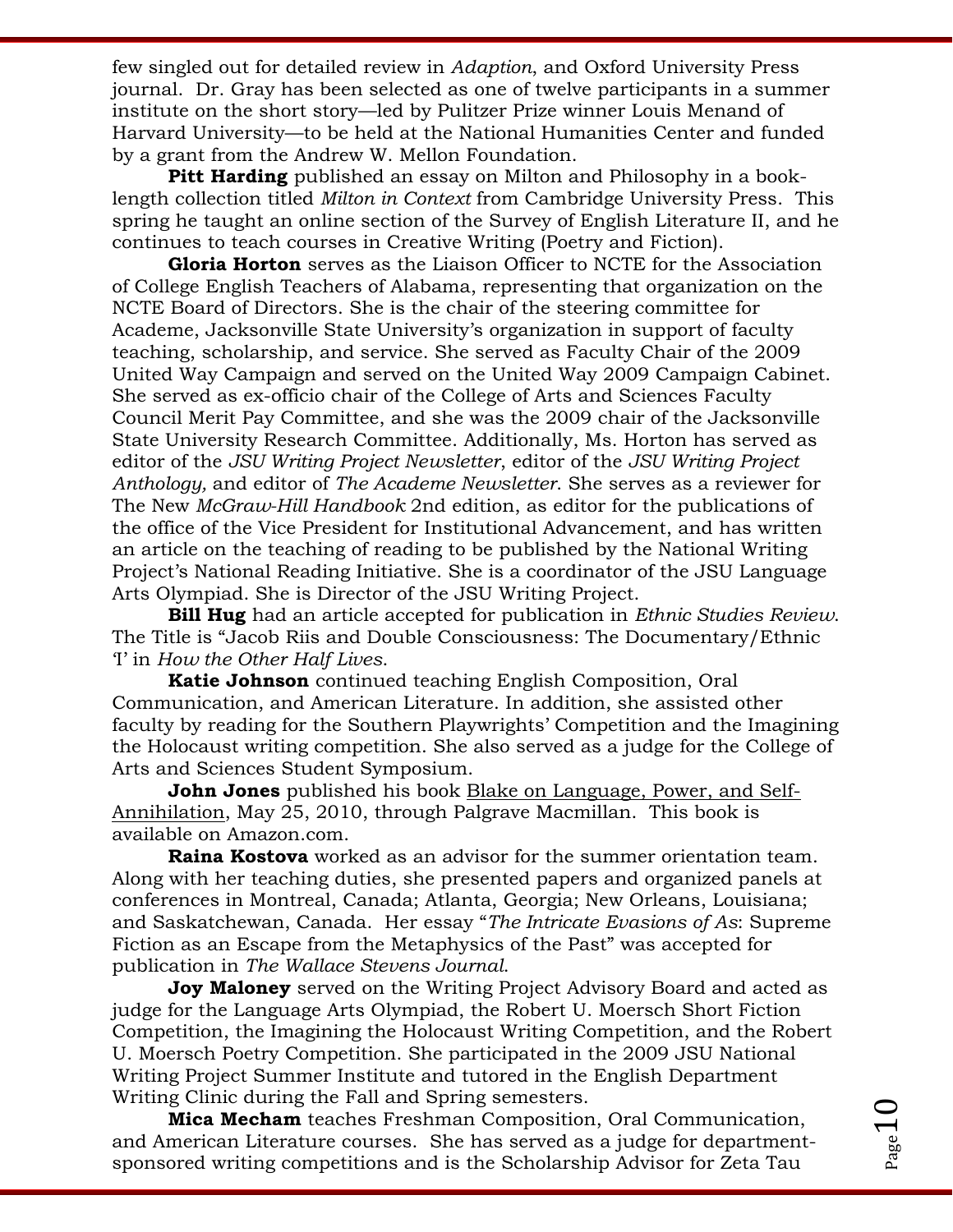Alpha. She presented "Using Active Reading as a Tool for Learning" at the Literacy in the Twenty-First Century Conference and served as an advisor for the summer orientation team.

**David Myer** serves on the Editorial Board for the *Journal of the Alabama Academy of Science*. He served as a reader/judge for the Imagining the Holocaust student writing competition. Last summer, he was assistant director of the Taizhou Teacher Workshop at the English Language Institute and teacher-fellow for the JSU Writing Project Summer Institute. Myer traveled to Taizhou University in Linhai City, China, as a representative of the College of Arts and Sciences in May 2010.

**Elizabeth Nelson** served on the English Department's Competency and Review Committees. She teaches both regular and online classes for the department.

**Hilda Norton** continues to teach Advanced Grammar and English Grammar, along with American literature survey courses. She completed her seventieth year of teaching this spring.

**Doug O'Keefe** was delighted to have the opportunity to teach British Literature, and particularly enjoyed developing the courses in Eighteenth Century Literature. He was also pleased with the changes he made to previously taught courses, including the development of "contract grading" for graduate students. Further, he completed a comparison of the playwrights Charles Johnson and Isaac Bickerstaffe, a study that highlights some previously ignored cultural changes in eighteenth-century London. Finally, he continued his work as a creative artist, beginning to write a new musical in collaboration with the composer and JSU Drama department member Eric Traynor.

**Andrea Porter** presented her paper titled "Vietnam and the Expatriate Voice" at the 41st Annual College English Association Conference, held in San Antonio, TX, in March. She is currently revising an article for publication in the journal *CEA Critic* and is co-authoring a second edition of *Moves Writers Make*, a first-year composition rhetorical reader. Dr. Porter again taught a course on Literature of the Vietnam War for May Term 2010, and is serving on the Summer Reading Program committee, which is responsible for bringing author Dennis Covington to campus this fall.

**Deborah Prickett** is the English Department's Technology Liaison. She also chairs the EH 101-102 Committee.

**Teresa Reed** is enjoying her tenure as the adviser for all the English majors & minors, learning a lot about not just our students but also the university. We currently have over 100 English majors registered. She also serves on the Honors Program Board, which has very actively been refashioning that program since May 2009. Dr. Reed recently returned from a trip to Italy, where she attended the 17th Biennial Congress of the New Chaucer Society in Siena. She helped to organize and chaired a session at the congress called "The Literary, Horticultural, and Historical Garden Traditions behind Chaucer's Poetry." Next summer, Reed will be traveling to Kalamazoo, Michigan, for the 46th Annual Medieval Congress, where she will be chairing and presenting a paper in a session called "Touching the Past in the Present."

**Valerie Rimpsey** continues to sit on the advisory committee for Student-Life Multicultural Programming. She also serves as secretary for the African-American Faculty Organization for Responsive Education (AFORE), and she is

Page 1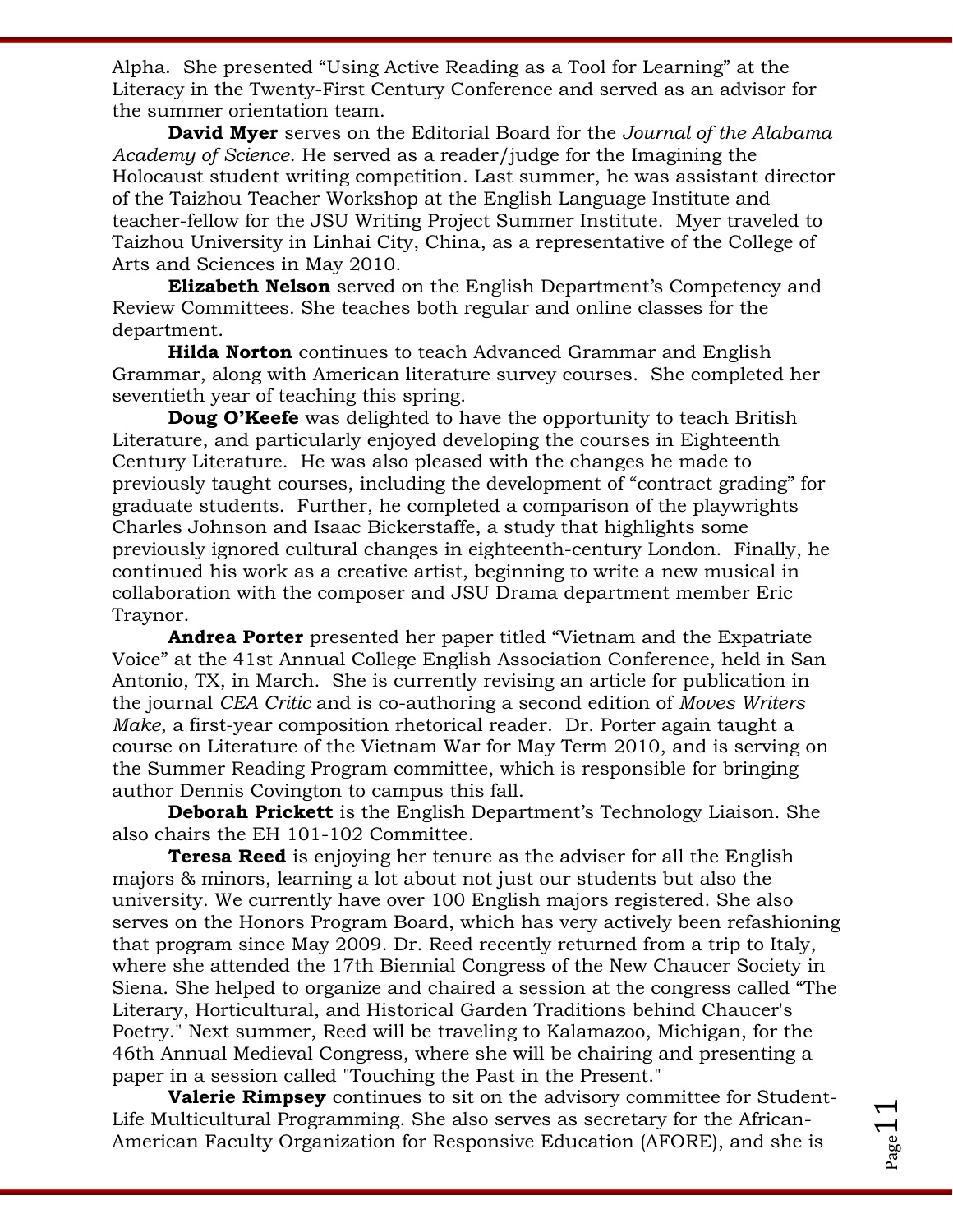the faculty advisor for the Iota Phi Theta Fraternity, Common Sense Media, and Exposure.

**Susan Sellers** just completed her 9th year as Director of the English Competency Exam, which includes coordinating the campus and Distance Learning exams. She serves as Scholarship Advisor for Zeta Tau Alpha, and she is the English Department representative for the Teacher Education Council and the Department of Secondary Education Advisory Council. Ms. Sellers serves on the following English Department Committees: EH101-102, Competency, Advanced Writing, and Speech.

**Steven Whitton**. He continues to work with On the Brink, the JSU Writers Bowl, and the Southern Playwrights Competition. He also remains an active part of JSU's annual Holocaust Remembrance and of regional and state Holocaust organizations. He is Director of JSU's new Honors Program.

**Julia Wooster** continues to be the English Department "social director"; she also continues to serve on department committees, as well chair the Education-English Liason Committee. Ms. Wooster judged Imagining the Holocaust entries, volunteered for the Language Arts Olympiad, judged essays for The Writers Bowl, and attended various sports activities and Drama Department productions. She served as a judge for the College of Arts and Sciences Annual Student Symposium, and she continues to work to improve her Detective Fiction course.

\_\_\_\_\_\_\_\_\_\_\_\_\_\_\_\_\_\_\_\_\_\_\_\_\_\_\_\_\_\_\_\_\_\_\_\_\_\_\_\_\_\_\_\_\_\_\_\_\_\_\_\_\_\_\_\_\_\_\_\_\_\_\_\_\_\_\_\_\_\_\_\_\_\_\_\_\_\_

# *Town and Gown: Norton continues to touch lives through teaching*

2010-07-13

*From the* Jacksonville News *July 13, 2010*

*By Dr. Bill Meehan*

Jacksonville State University is fortunate to have many hard-working and dedicated faculty members.

One, Hilda Norton, is the epitome of hard work. Norton became a teacher in 1941 and began as an Instructor of English at JSU in the fall of 1965.

Norton recently celebrated her 90th birthday and will soon celebrate her 45th anniversary of teaching at JSU.

Over her many years of teaching, Norton has touched the lives of countless students who have entered her classroom. In fact, in the fall of 1968 on the third floor of Bibb Graves, she taught my freshman English class.

I remember Mrs. Norton as being very thorough and an outstanding teacher. She set a high standard for her students, but she made sure to help us meet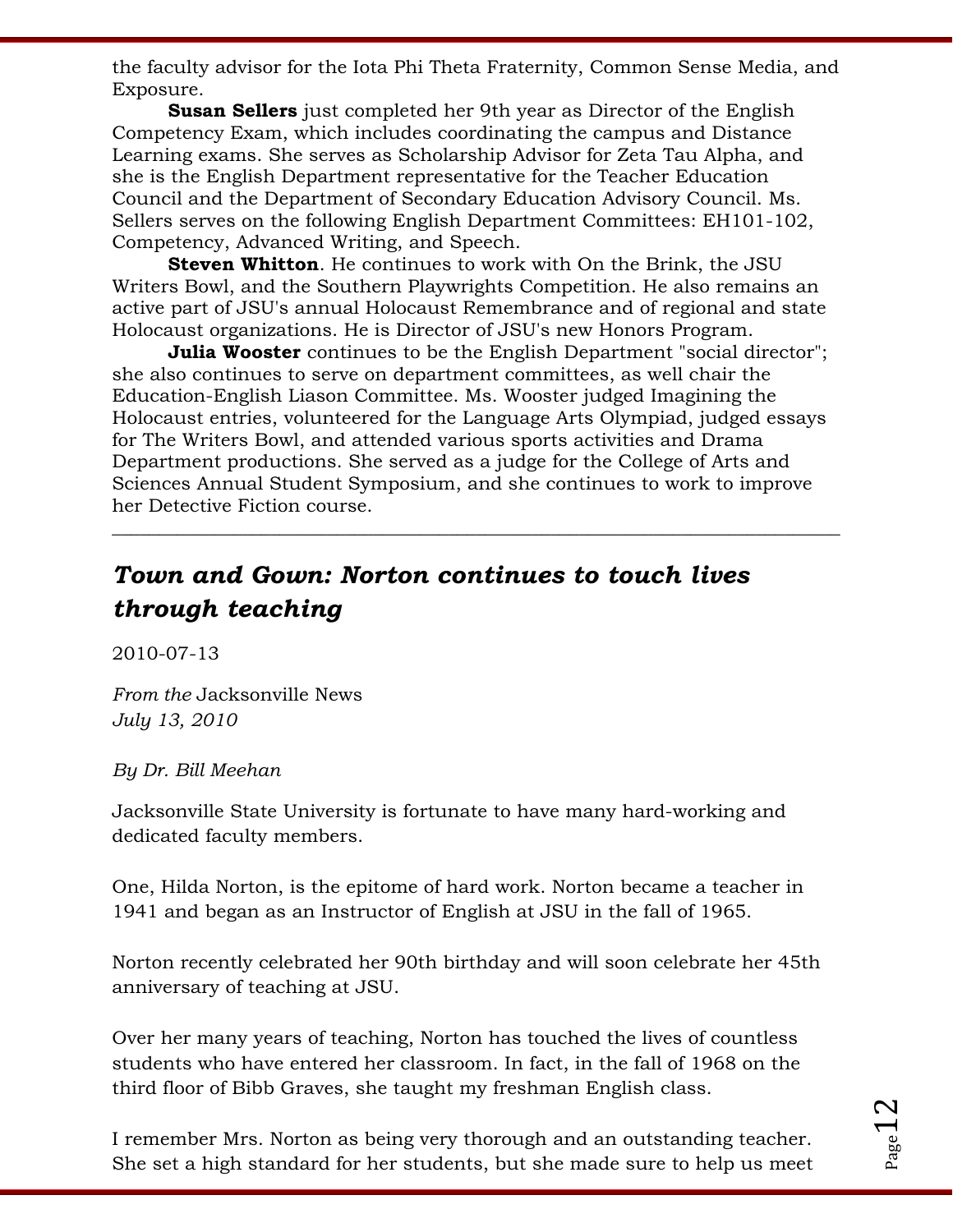her expectations. After all these years of teaching, I think it is wonderful and amazing that she still continues to teach a full load of English.

When asked why Norton continues to teach, her reply is, "If I gave it up, what in the world would I do?"

Norton was raised in the local Williams community. She says she can still remember walking to the first day of school with her teacher when she was a child. Many of the people that Norton looked up to when she was younger were teachers, as that was the occupation of many of her family members.

"From the time I was six years old, I knew I wanted to be a teacher," she says. "I guess that's the reason I'm still hanging onto it, because I love what I do."

Norton is very passionate about the material she teaches.

"Maybe sometimes I'm too serious, but I just want everyone to learn everything they can," she says.

One of Norton's favorite subjects to teach is American Literature. The course covers literature written during the early settlement of the United States. Norton says she loves to teach the course because students discover that the founding fathers of our country are "just men" who made a big difference. She says that the lessons learned in literature can be applied to life, and by working hard day by day, she believes people can fulfill their dreams.

Throughout her life, Norton has not only served as a teacher, but also as a wife and mother to two sons. She is also active in her church.

"She's a really good person," says Fred Williams, Norton's brother. "She's so caring and helpful."

Norton says that one of the things she has learned throughout her years as a teacher and a mother is that listening is just as important as teaching facts. She says that many of the students who have stated that she has had an impact on their lives said that it was because she simply listened to them.

Williams, who also taught at JSU and helped to found the school's Department of Technology, says that Norton is a great teacher because "she really enjoys it."

―I still work because I love people and I love what I do,‖ Norton says. ―You never cease desiring to learn and better yourself."